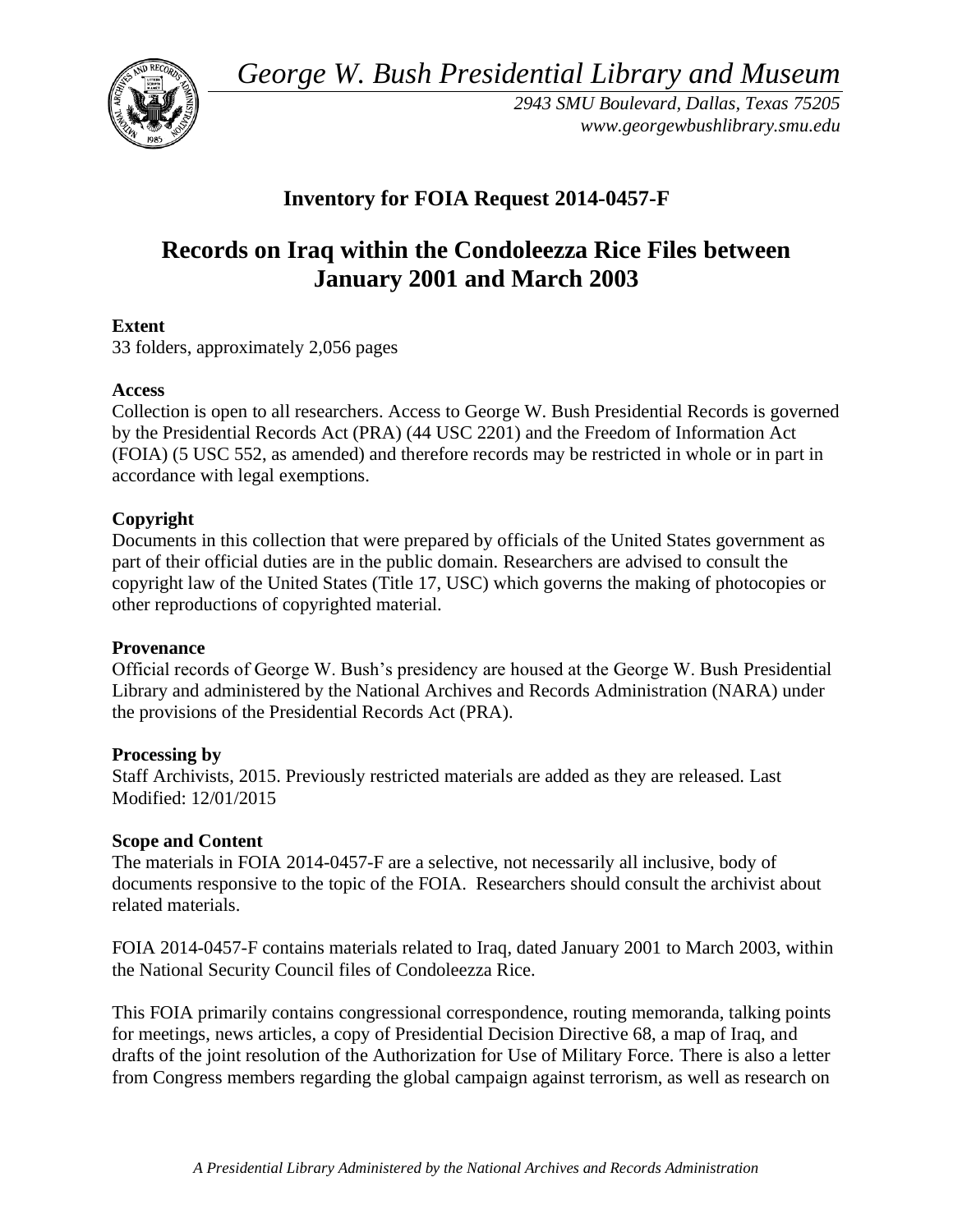congressional authorization of the use of force in war. In addition, one will find a meeting summary from Secretary of State Colin L. Powell from September 26, 2002.

It should be noted that many of the documents listed here may have been closed due to National Security classification and/or exemptions of the Freedom of Information Act.

#### **System of Arrangement**

 The materials in FOIA 2014-0457-F are a systematic body of documents responsive to the topic of the FOIA. Researchers should consult an archivist about related materials.

Documents responsive to this FOIA were found in these collection areas – Staff Member Office Files.

 Staff Member Office Files are maintained at the folder level by staff members within their individual offices and document all levels of administration activity.

Staff Member Office Files are processed at the folder level, that is, individual documents are not selected and removed from a folder for processing. While this method maintains folder integrity, it frequently results in the incidental processing of documents that are not wholly responsive to the subject area.

The following is a list of documents and folders processed in response to FOIA 2014-0457-F:

# **Box 1 Staff Member Office Files**

National Security Council - National Security Advisor, Office of the

Rice, Condoleezza Box 342 Future of Iraq [1] Future of Iraq [2] Future of Iraq [3] Future of Iraq [4] Future of Iraq [5] Iraq [Folder 1] Iraq [Folder 2] [1] Iraq [Folder 2] [2] Iraq [Folder 2] [3] Iraq [Folder 2] [4] [Iraq] [Folder 3] [1] [Iraq] [Folder 3] [2]